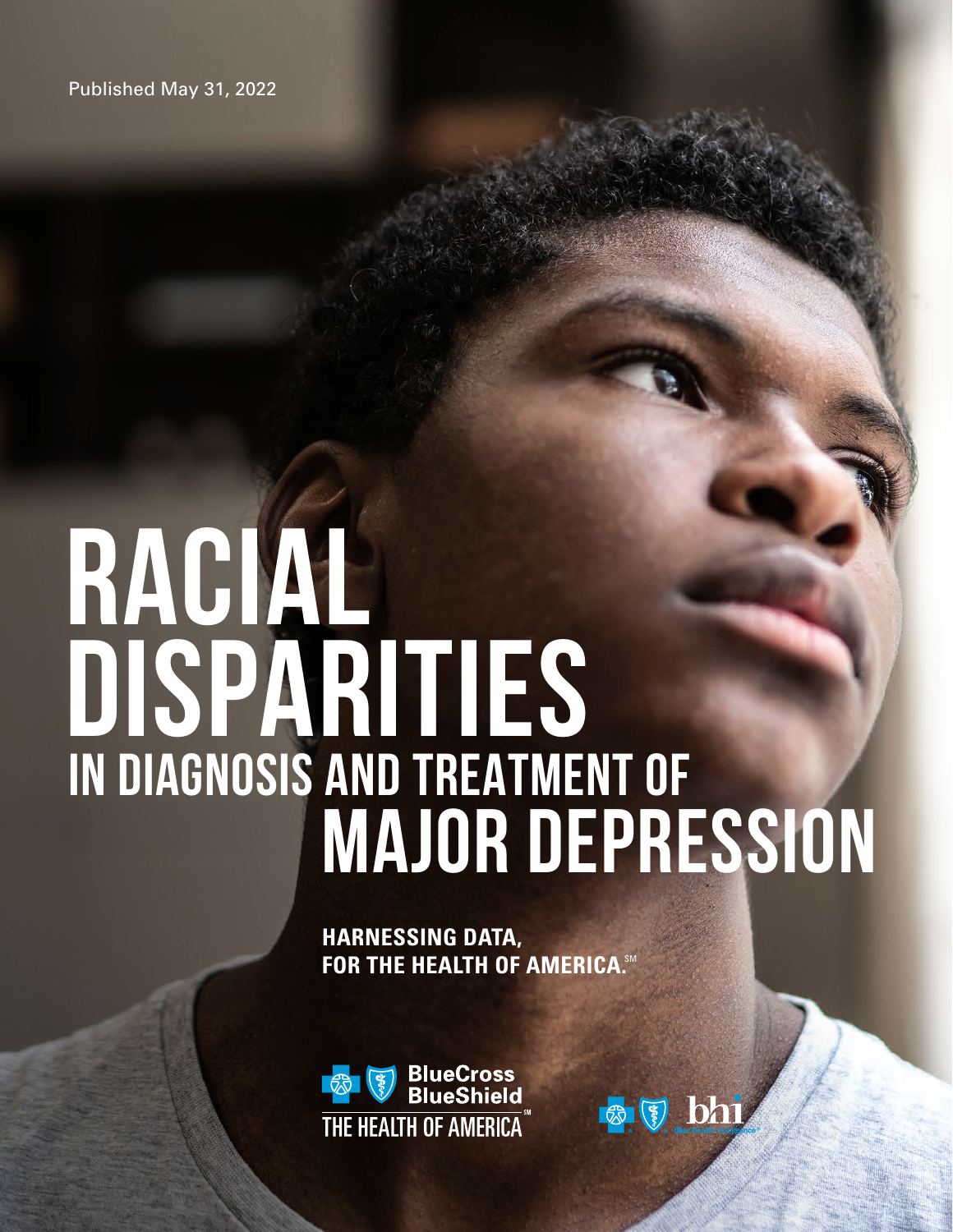## **INTRODUCTION**

People worldwide are suffering with mental health challenges now more than ever. Social distancing and remote work and school have translated into emotional distancing for many. The pandemic has magnified the challenges at home and abroad, and some racial and ethnic groups suffer disproportionately.1,2 Quantifying the extent of racial and ethnic inequities in mental health can help us better understand how to address them.

This study investigates disparities in the prevalence of diagnosis and treatment of major depressive disorder, or major depression, $^3$  between  $\,$ majority White, Black and Hispanic communities. Our analysis spans 2016 to 2020 and is based on the medical claims of 3.1 million Blue Cross and Blue Shield (BCBS) commercially insured individuals with major depression between the ages of 12 and 64. For additional insights, we surveyed more than 2,700 adults, aged 18 to 75, about their attitudes and perspectives around mental health and how they access care.

This is the second in a series of reports supporting the Blue Cross and Blue Shield [national strategy](https://www.bcbs.com/the-health-of-america/healthequity/strategy) to address racial disparities in health. The first report in our series examined [maternal health](https://www.bcbs.com/the-health-of-america/reports/racial-disparities-in-maternal-health); future reports will explore disparities in diabetes and heart health.

## **CONTENTS**

- **» KEY FINDINGS**
- **» [TRENDS AND DISPARITIES](#page-2-0)  [IN THE DIAGNOSIS OF](#page-2-0)  [MAJOR DEPRESSION](#page-2-0)**
- **» [RACIAL AND ETHNIC](#page-3-0)  [DISPARITIES IN THE](#page-3-0)  [TREATMENT OF MAJOR](#page-3-0)  [DEPRESSION](#page-3-0)**
- **» [SURVEY](#page-5-0): EXPLORING PUBLIC ATTITUDES TOWARD DIAGNOSIS AND TREATMENT**
- **» [A CALL TO ACTION](#page-6-0)**
- **» [METHODOLOGY](#page-7-0)**

- Major depression goes undiagnosed Major depression goes undiagnosed<br>
and untreated at disproportionately greater rates in majority Black and Hispanic communities, leading to unnesssary suffering.
- **EXERUTINGS**<br> **EXERCISE AND THE SET AND AND THE SET AND AND THE SET AND THE SET AND TRANSITY OF A THE SPACE OF THE SPACE OF THE SPACE AND THE SPACE AND THE SPACE AND THE SPACE AND THE SPACE OF THE SPACE OF THE SPACE OF THE** The presence of more mental and **2.** The presence of more mental and<br> **2.** behavioral health providers in Black and Hispanic communities is associated with higher diagnosis rates for major depression. This suggests that increased access to these providers could mitigate the underdiagnosis of major depression in these communities.
	- Rates of treatment for major depression are<br>**D** lowest in Hispanic communities and lower in lowest in Hispanic communities and lower in Black communities than in White communities. When treated for major depression, Black and Hispanic communities have a lower frequency of both prescription drug treatment and counseling.
	- **4.** Survey findings show that Black and Hispanic<br>respondents are more likely to seek information Survey findings show that Black and Hispanic on mental health outside of the health care system, to prefer providers with similar life experiences and perceive greater stigma about mental illness in their communities.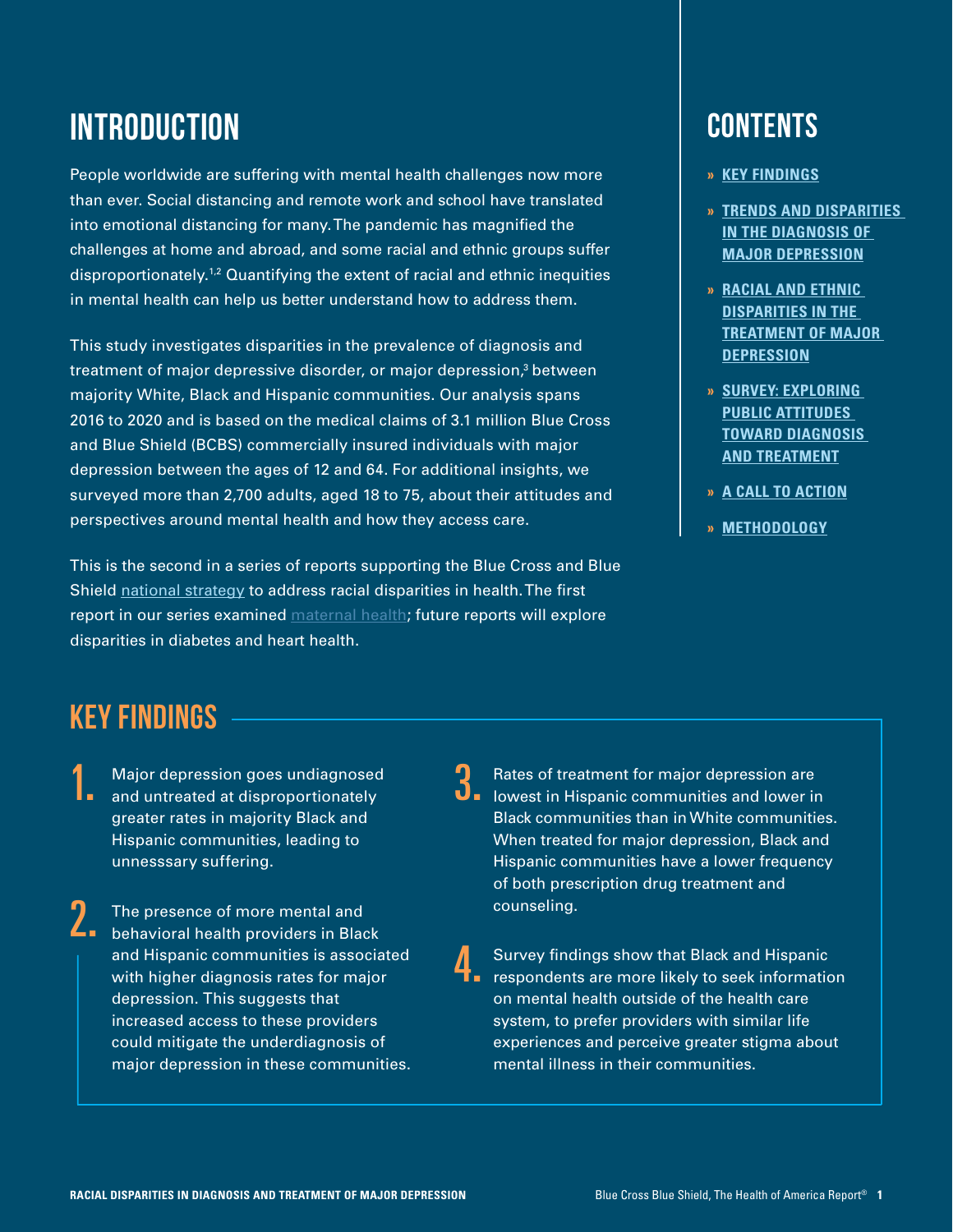## <span id="page-2-0"></span>**TRENDS AND DISPARITIES IN DIAGNOSIS OF MAJOR DEPRESSION**

**Major Depression Diagnosis Rate Overall:** The rate of diagnosed major depression increased steadily from 2016 to 2019 and then leveled off in 2020 (see Exhibit 1).





#### **Disparities in Diagnosis of Major Depression by Community Race or Ethnicity**

The prevalence of diagnosed major depression is 31% lower for majority Black communities and 39% lower for majority Hispanic communities than for White communities (see Exhibit 2). Many factors suggest that major depression may be significantly underdiagnosed among Black and Hispanic communities including:

• **Rates of depression are likely the same:** The Centers for Disease Control and Prevention's National Health and Nutrition Examination Survey<sup>4</sup> found that Black and Hispanic respondents had equal or higher rates of



depression than Whites. Similarly, the Substance Abuse and Mental Health Services Administration's National Survey on Drug Use and Health<sup>5</sup> found that more Black and Hispanic individuals reported a moderate to severe impact from depression on their lives, including their ability to manage at home, work and close relationships compared to White respondents.

• **Stigma may influence the decision to seek care:** 

Responses to a recent Blue Cross Blue Shield Association survey<sup>6</sup> of 2,700 adults suggest greater social stigma around mental health issues in Black and Hispanic communities may influence a person's likelihood to seek care. **Fifty-four percent of Black respondents and 47% of Hispanic respondents** reported that individuals with mental health conditions in their communities "are looked down upon." That was the perception of only 38% of White respondents. Such perceived stigma, combined with the structural racism that may prevent historically marginalized communities from receiving equitable treatment, may compound the difficulty of asking for help.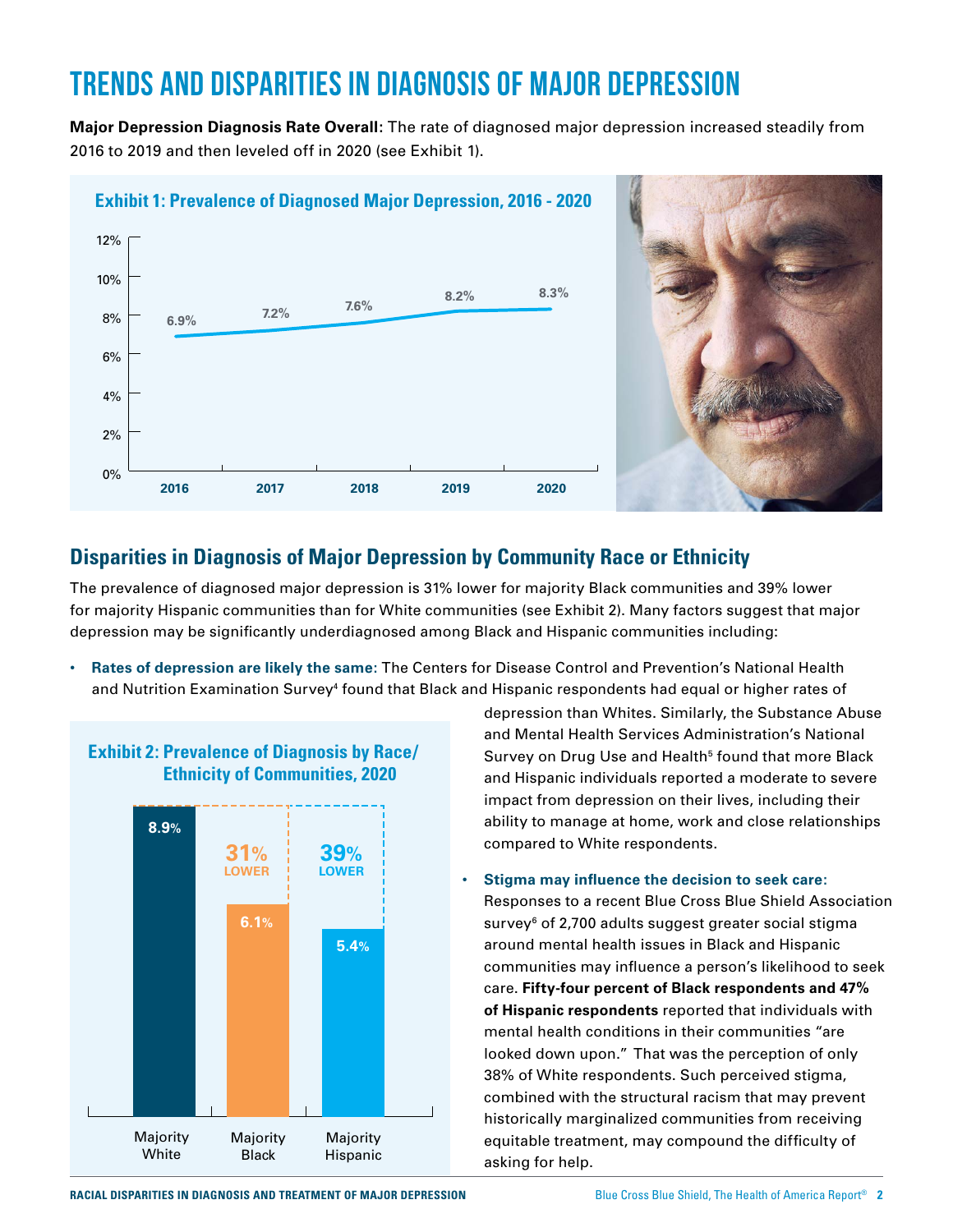#### <span id="page-3-0"></span>**Access to Care Associated with Disparities in Diagnosis**

The presence of more mental and behavioral health care providers in Black and Hispanic communities is associated with higher diagnosis rates for major depression. Specifically, majority Black and Hispanic communities with more than the median number of these providers $^7$  (per 10,000 people) had a 16 and 20 percent higher diagnosis rates, respectively, than communities with less than the median number of providers (see Exhibit 3). The changes in diagnosis rates were greater than those seen in majority White communities. It suggests that the underdiagnosis of major depression in Black and Hispanic communities could be mitigated through improved access.

#### **Exhibit 3: Prevalence of Diagnosed Major Depression by Mental Health Care Provider Access<sup>7</sup> and Race/Ethnicity, 2020**

|                          | <b>Communities with</b><br><b>FEWER Mental Health</b><br><b>Care Providers*</b> | <b>Communities with</b><br><b>MORE Mental Health</b><br><b>Care Providers**</b> | <b>Relative Difference</b><br><b>Fewer vs. More Mental</b><br><b>Health Care Providers</b> |
|--------------------------|---------------------------------------------------------------------------------|---------------------------------------------------------------------------------|--------------------------------------------------------------------------------------------|
| <b>Black communities</b> | 5.7                                                                             | 6.6                                                                             | $+16%$                                                                                     |
| Hispanic communities     | 5.0                                                                             | 6.0                                                                             | $+20%$                                                                                     |
| White communities        | 8.6                                                                             | 9.0                                                                             | $+5%$                                                                                      |

\*Fewer: < 8 Mental health care providers per 10,000 people

\*\*More:  $> = 8$  Mental health care providers per 10,000 people

## **RACIAL AND ETHNIC DISPARITIES IN THE TREATMENT OF MAJOR DEPRESSION**

#### **Disparities in Rates of Treatment**

Overall, the rate of prescription drug treatment for those diagnosed with major depression has declined from 64% in 2018 to 59% in 2020, whereas counseling rates have remained steady. There are prescription drug and counseling utilization differences when segmented by race and ethnicity:

- Overall treatment of major depression in Hispanic communities declined 13% from 2018 to 2020 compared to a 7% and 8% decline for Black and White communities respectively.
- Rates of prescription treatment for diagnosed major depression are 13% lower for Black communities and 33% lower for Hispanic communities than for White communities (see Exhibit 4).
- Rates of counseling for diagnosed major depression are 21% lower for Hispanic communities than White communities, but there is no discernable difference between Black and White communities (see Exhibit 4).

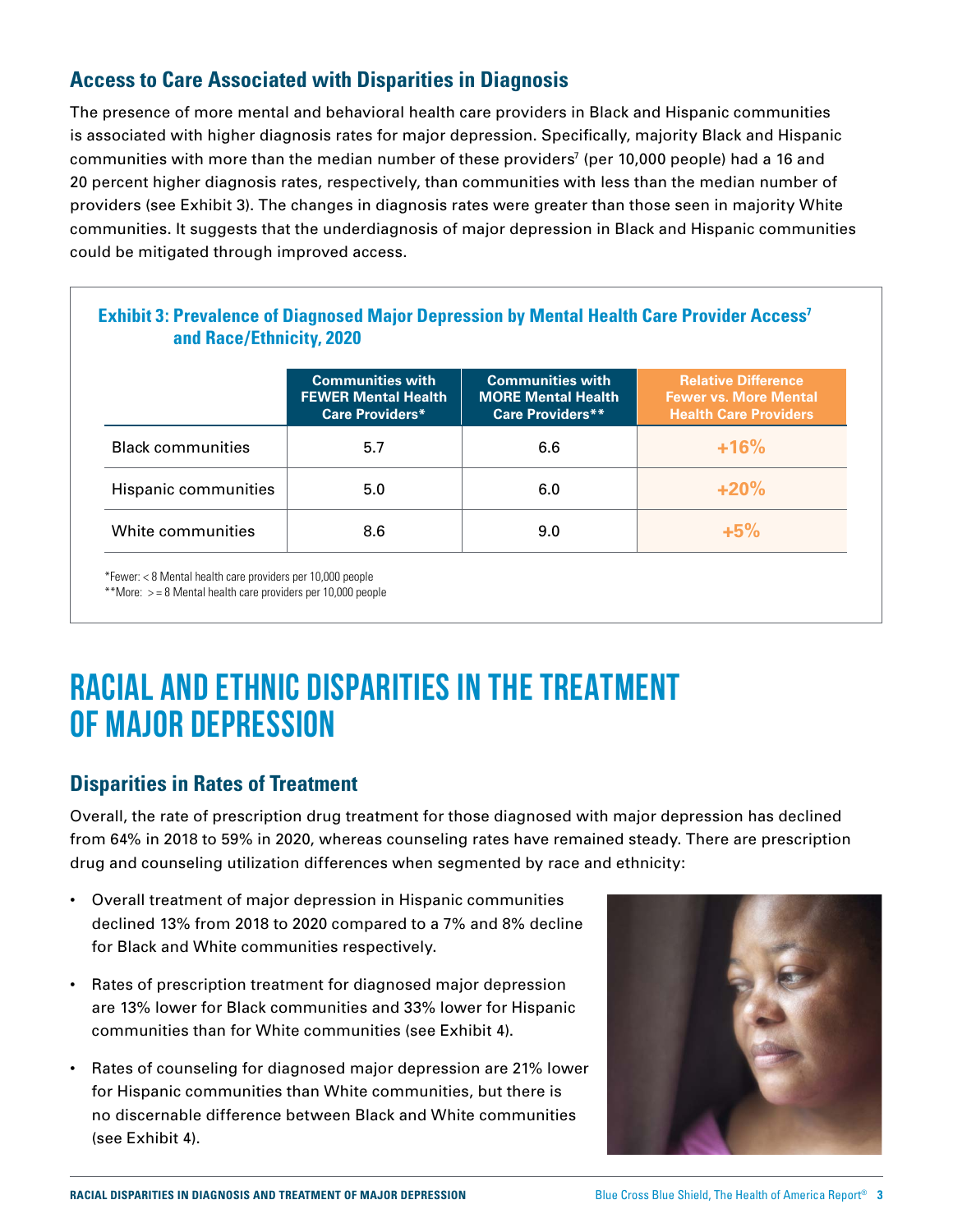#### **Exhibit 4: Rate of Treatment for Diagnosed Major Depression by Type of Treatment and Race/Ethnicity, 2020**



#### **Disparities in Frequency of Treatment**

Not only did fewer members of Black and Hispanic communities receive prescription drug treatment for major depression (see Exhibit 4), but also the average frequency of prescription drug treatment was lower than in White communities (see Exhibit 5). Individuals from Black and Hispanic communities treated for major depression also received counseling less frequently than individuals in White communities (see Exhibit 5).

**Exhibit 5: Frequency of Treatment for Major Depression by Treatment Type and Race/Ethnicity, 2020** 



**RACIAL DISPARITIES IN DIAGNOSIS AND TREATMENT OF MAJOR DEPRESSION** Blue Cross Blue Shield, The Health of America Report® **4**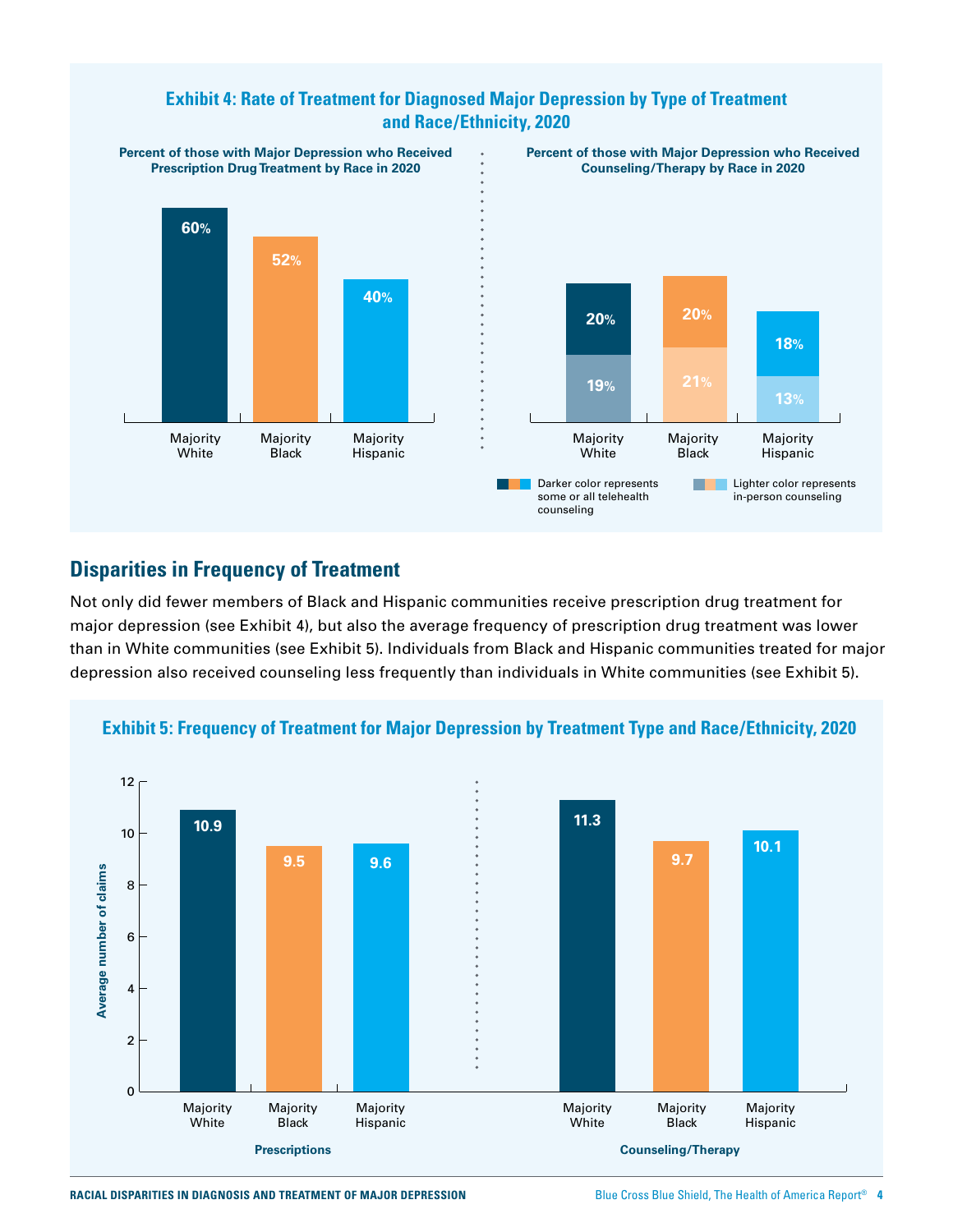## <span id="page-5-0"></span>**SURVEY: EXPLORING PUBLIC ATTITUDES TOWARD DIAGNOSIS AND TREATMENT6**

To deepen our understanding of the disparities in the diagnosis and treatment of major depression in Black and Hispanic communities, the Blue Cross Blue Shield Association surveyed more than 2,700 adults, aged 18 to 75, about their attitudes around mental health.

### **KEY TAKEAWAYS FROM THE SURVEY:**

**Black and Hispanic individuals are more likely to not make an appointment with a mental health care provider and "wait and see if they can handle [their symptoms] on their own."**

> **26% white**

**Respondents who did not make an appointment...**

**43% black 47% hispanic**

> **16% white**



**Black and Hispanic respondents are more likely to look for sources other than their health care providers for information about mental health. This suggests a lack of trust in the health system. Creating a more diverse health care workforce and using culturally informed language could help improve levels of trust. Respondents who are more likely to...**

**Seek advice from friends and family before talking to a physician:\***

> **39% hispanic**

**32% black**

**Follow influencers on social media to learn about mental health:**

> **26% hispanic**

**Seek information about mental health from community and religious organizations:\***



**Black and Hispanic individuals are more likely to want a mental health provider of the same race or ethnicity, cultural background, similar life experiences or understanding of their sexual orientation/gender identity. Respondents who agree they want...**

**22% black**



#### **A provider who shares their race or ethnicity:**



**A provider with similar life experiences:**



**A provider who understands their sexual orientation and/or gender identity:**



\*While friends and family, community and religious organizations can be critical supports, they cannot provide a diagnosis or certain treatments for major depression, which could help explain the rate of underdiagnosis.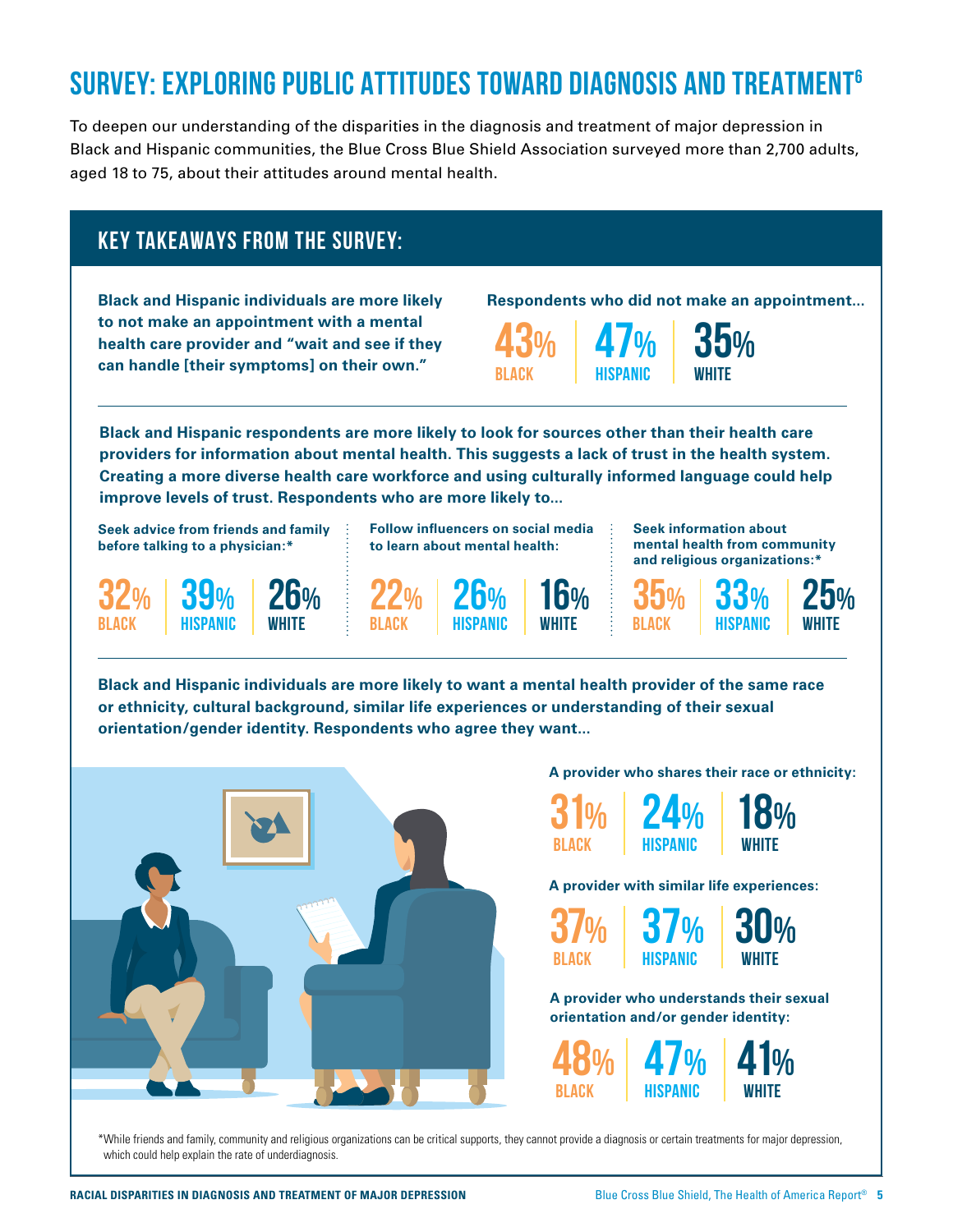# <span id="page-6-0"></span>**A CALL TO ACTION**

Our findings on the disparities in diagnosis and treatment of major depression suggest significant under-diagnosis and unnecessary suffering. Gaining a better understanding of the extent and the drivers of these disparities is critical for achieving more equitable care. So, too, is an unwavering commitment to action.

Blue Cross and Blue Shield companies are committed to confronting and addressing inequities in mental health care while rigorously prioritizing the focus areas that will have the biggest impact:

- 1. Address the youth mental health crisis
- 2. Ensuring equitable access to mental health care
- 3. Improving care integration of physical and mental health
- 4. Confronting the unacceptable racial inequities in mental health

While a number of factors may play a role in the disparities in diagnosis and treatment of major depression, BCBS companies are committed to accelerating actions that improve mental health care. For example:

- We must ensure all patients have equitable access to the care they need, when they need it, no matter where they live or their racial, ethnic or linguistic background. BCBS companies are expanding telehealth services, identifying ways to connect patients with providers who match their preferences and advancing the use of non-clinical personnel such as peer support specialists to close the gaps.
- Integrating mental and physical health care is just as important. When care is fragmented, diagnoses are often missed and conditions go untreated. BCBS companies are empowering primary care physician practices to build care teams that can treat the whole person.

We recognize that collaboration is essential to transforming mental health. Change must be a collective effort. It will require business leaders, policymakers, researchers and community leaders to act with a sense of urgency. If we collaborate to solve the hardest problems, we can meaningfully improve outcomes for millions of Americans and reverse the mental health crisis we face today.

## ABOUT MAJOR DEPRESSION

Major depression is a common and serious mental illness. It can cause feelings of sadness, loss of interest or pleasure in activities, changes in appetite or sleep patterns, a loss of energy, difficulty concentrating or making decisions and even thoughts of death or suicide. It can cause not just emotional but physical problems that affect a person's ability to function. Major depression is also treatable with a variety of therapies, including medication and counseling. If you are experiencing symptoms of depression, talk to your doctor right away.<sup>8</sup>

If you or someone you love is experiencing a life-threatening emergency, call 911, or the National Suicide Prevention Lifeline at 800.273.8255.